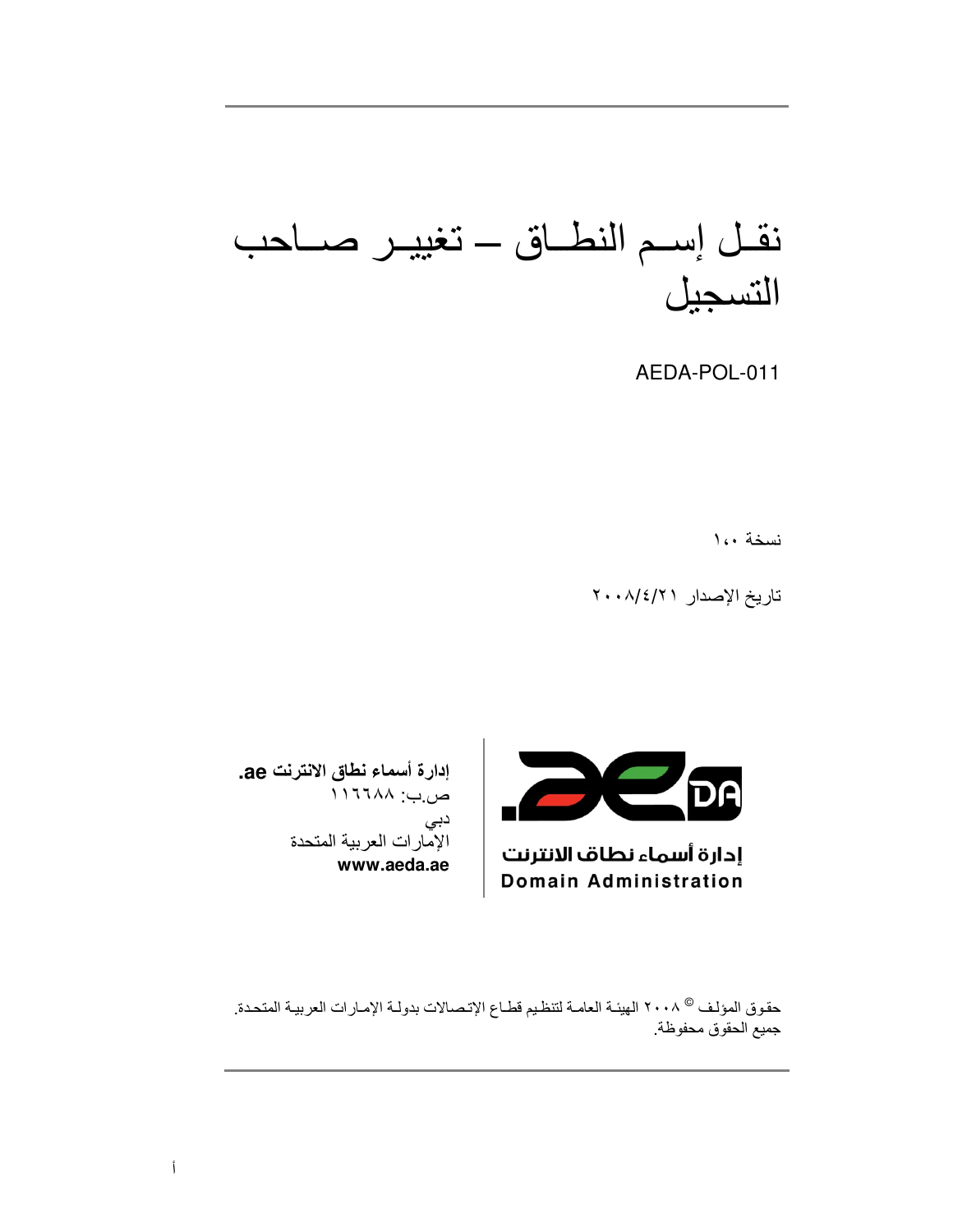### فهرس المحتويات

| نقل إسم النطاق – تغيير صاحب التسجيل .<br>$\sum_{i=1}^{n}$  |               |
|------------------------------------------------------------|---------------|
|                                                            | $\rightarrow$ |
|                                                            | $\mathbf{r}$  |
| النطاقات غير المقيدة ـ التنقلات المسموحة لأصحاب التسجيل .  | $\mathbf{r}$  |
|                                                            | ٤             |
| النطاقات المقيدة - التنقلات المسموحة لأصحاب التسجيل        | $\circ$       |
|                                                            | ٦             |
|                                                            | $\vee$        |
| النطاقات المقيدة ـــ إعلان الإستخدام لتنقلات أصحاب التسجيل | ٨             |
|                                                            | ٩             |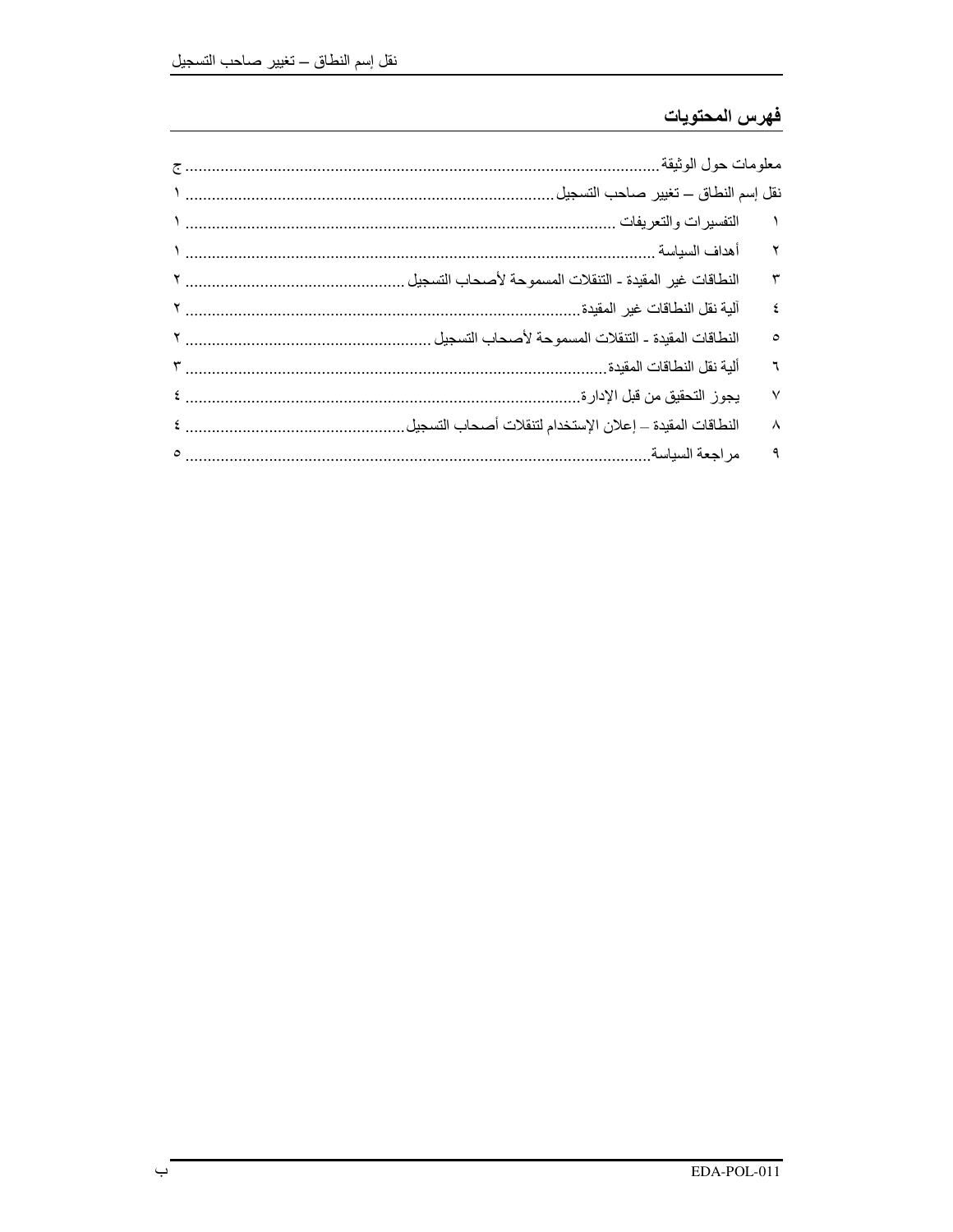معلومات حول الوثيقة

معلومات الاتصال الخاصة بالوثيقة

لمزيد من التفاصيل حول هذه الوثيقة، يرجى الاتصال بالعنوان التالي:

| المنصب:            | مسؤول سياسات                                    |
|--------------------|-------------------------------------------------|
| العنوان:           | ص. ب: ١١٦٦٨٨ دبي، دولة الإمارات العربية المتحدة |
| رقم الاتصال:       | $+9V$ $557$ $A$ $A$ $A$                         |
| البريد الإلكتروني: | policy@aeda.ae                                  |

# وضع الوثيقة

فيما بلي ملخص وضع الوثيقة:

| . <del>. .</del><br><del>. ج چی</del> |                                         |
|---------------------------------------|-----------------------------------------|
| النسخة·                               |                                         |
| تاريخ النفاذ:                         | $Y \cdot \cdot \Lambda/\Lambda/\Lambda$ |
| الوضع:                                | سار ية                                  |
| تاريخ الإصدار :                       | $Y \cdot \cdot \Lambda / 2 / 7$         |
| النسخة:                               | ۱.۰                                     |
| تاريخ النفاذ:                         | $Y \cdot \cdot \Lambda/\Lambda/T$       |
| الوضع:                                | سار ية                                  |
| تاريخ الإصدار :                       | T 1/2/71                                |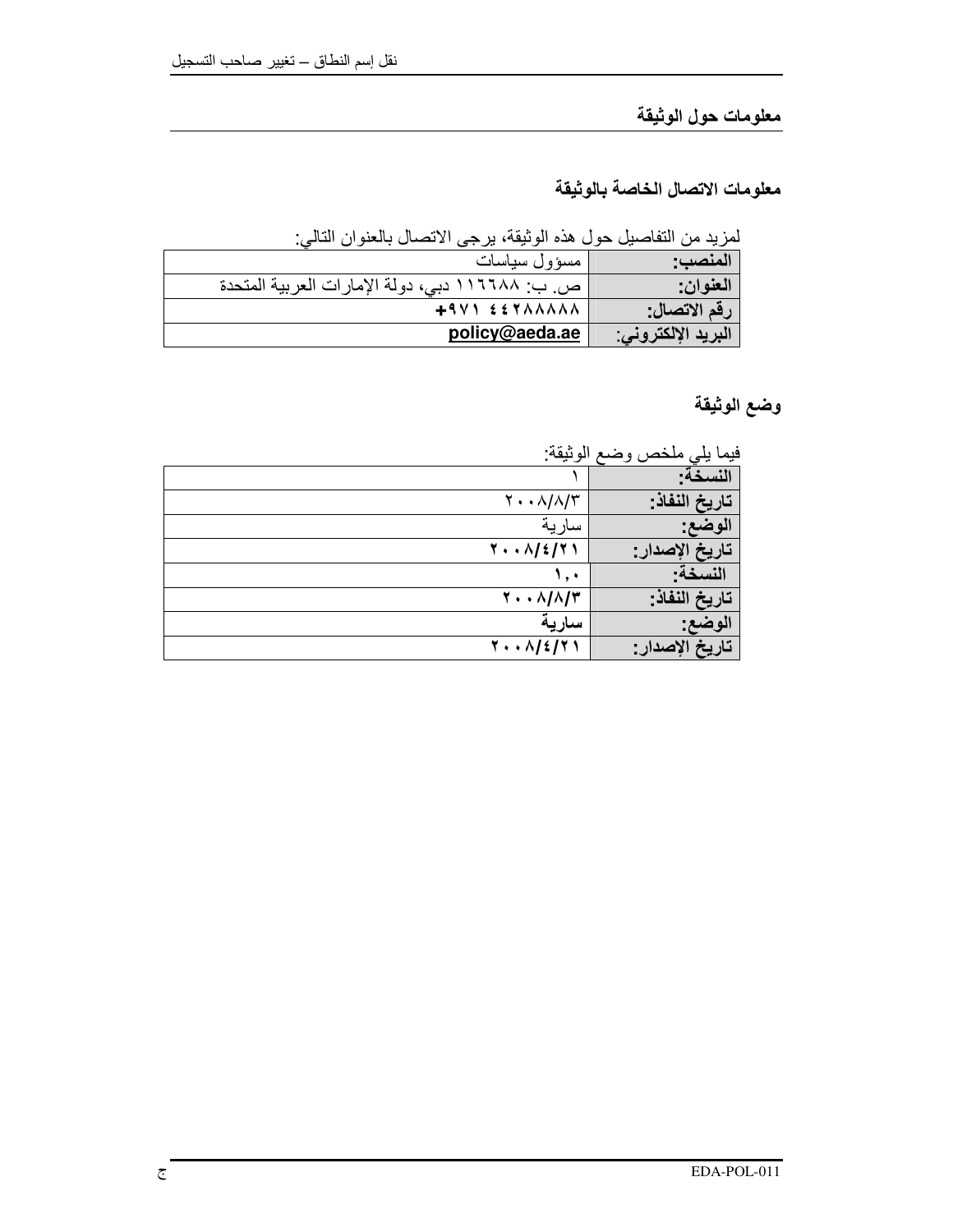## نقل إسم النطاق – تغيير صاحب التسجيل

أهداف السباسة  $\blacktriangledown$ 

 $\lambda$ 

يتلخص الغريض من هذه السياسة في تحديد قواعد نقل تر اخيص أسماء النطاق بين أصحاب التسجيل في نطاق الإمارات. وتحتفَّظ الإدارة بهذه السياسة ونورد فيمـا يلـى النقاط التاليـة لأغراض التوضيح:

- لا يمتلك صاحب التسجيل إسم النطاق.  $\lambda$  -  $\lambda$
- يجب على جميع أصحاب التسجيل تلبية متطلبات التأهيل ويضمنون بـأنهم مؤهلون  $Y-Y$ لترخيص إسم النطاق عند تقديم طلب الحصول على الترخيص.
- يحب علـى صـاحب التـسجيل أن يـستمر فـى تلبيــة متطلبــات التأهيـل طــوال مــدة  $\mathbf{r}$  -  $\mathbf{r}$ ترخيص إسم النطاق المعنى.
- قد يكون هناك أسباب قانونيَّة أو إدارية وراء إمكانيـة نقل إسم نطـاق بـين أصـحاب  $\S$  -  $\Upsilon$ التسجبل.
- إذا لم يعد أحد أصحاب التسجيل مؤهلاً لحيازة ترخيص إسم النطـاق تقضـى سياسـة  $0 - 1$ الإدارة بأن تشطب الإدارة إسم النطاق من قاعدة بيانـات الـسجل\_ ويكـون أثـر ذلك أن يصبح إسم النطاق مناحاً لمقدم الطلب النالي الذي يلبي منطلبات الأهلية.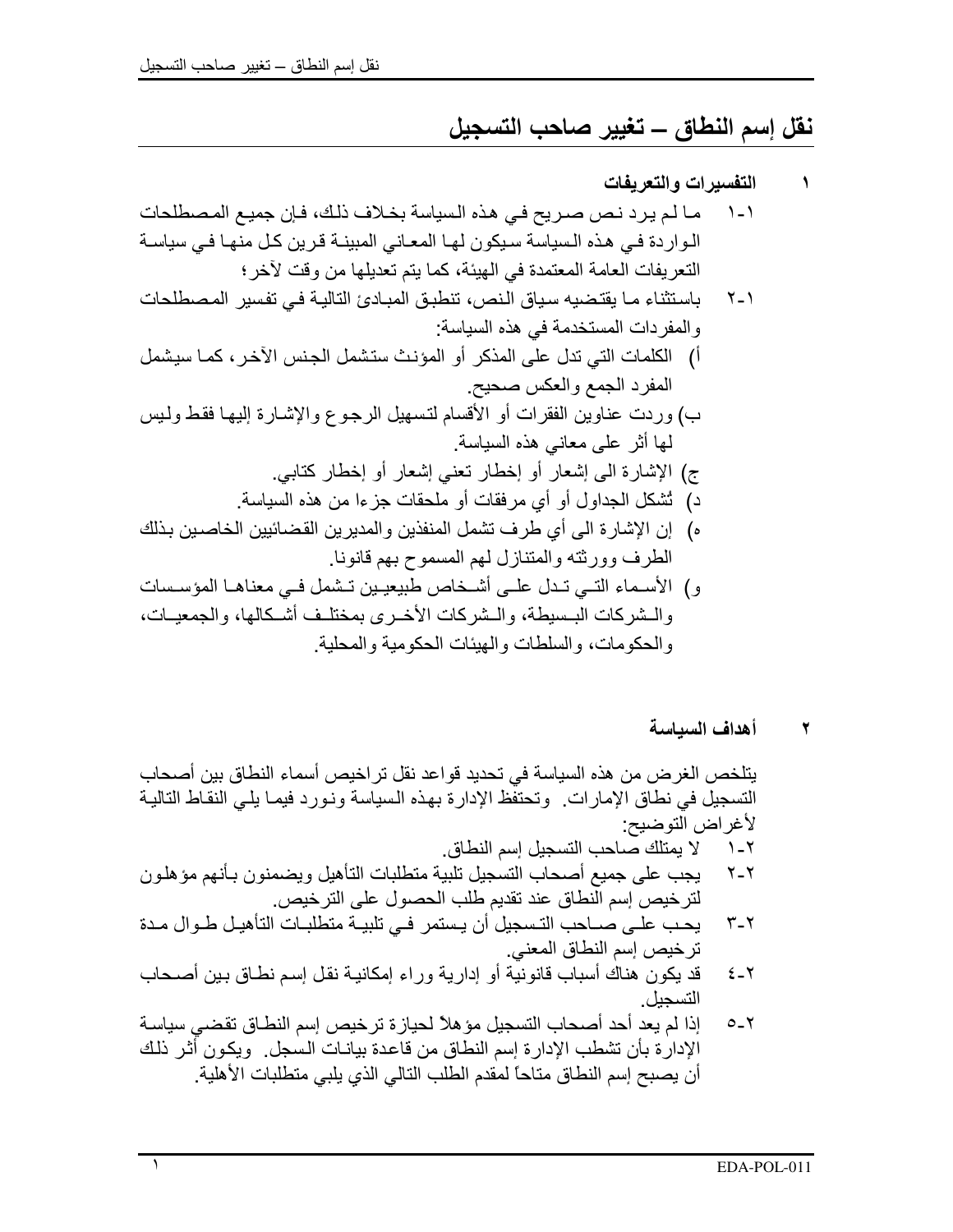- يجوز نقل تراخيص أسماء النطاق غير المقيدة من قبل صاحب التسجيل إلى الغير  $7 - 7$ في أي وقت إذا كان هذا الغير يلبي معايير الأهلية.
	- النطاقات غير المقيدة ـ التنقلات المسموحة لأصحاب التسجيل ٣

تحتاج التنقلات بين أصحاب التسجيل لأسماء النطاق غير المقيدة إلى تقديم طلب بالنقل فقط دون الحاجة لتقديم معلومات أخرى شريطة أن يكون المنقول لـه مستوفياً لكافـة متطلبـات الأهلبة

#### آلية نقل النطاقات غير المقيدة ٤

- يجب أن يتلقى المسجل طلبـًا خطيـًا للنقل يشرح الظروف الداعيـة للنقل علـى أن  $\lambda$  -  $\epsilon$ يكون الطلب موقعًا من قبل مسؤول الاتصال بصاحب التسجيل (الطلبات بالهاتف أو البريد الإلكتروني غير مقبولة).
- يجب أن يحصل المسجل على تأكيد لطلب النقل من كلٍ من مسؤول الإتصال لدى  $Y - \xi$ صاحب التسجيل وصاحب التسجيل المقترح (أو مندوب مفوض لصاحب التسجيل المقترح).
- يجب أنَّ يحتفظ المسجل بقيو د كاملة لعملية النقل لأغر اض التفتيش من قبل الإدار ة  $\mathbf{y} - \mathbf{z}$ عند الطلب على أن يشمل ذلك صور أ من طلب النقل المكتوب. وليس مطلوبــًا من المسجل الحصول على صور من الإثبات المستندي المؤيد لعملية النقل (صورة سند بيع أو صك تسوية).
- ولا يستَّحق صـاحب التسجيل الأصلي أن يتم تعويضـه من المسجل عن الجزء غير  $2 - 2$ المنتهى من فترة ترخيص إسم النطاق ذات الصلة.
	- يجوز للمسجل تحصيل أجور خدمة إضافية لإتمام هذه المعاملة.  $0 - 2$

#### النطاقات المقيدة ـ التنقلات المسموحة لأصحاب التسجيل ٥

- النطاق عندما تصبح مؤسسة الأعمال معسرة ويتم نقل ترخيص إسم النطاق  $T-1-0$ إلى مصفى أو حارس قضائي أو مدير حراسة قضائية أو خبير إعسار
	- مشابه نتيجة لذلك
	- عندما يكون هناك نقل لترخيص إسم النطاق بين فروع نفس الشركة.  $2 - 1 - 0$
- عندما يكون ترخيص إسم النطاق قد تم تسجيله من قبل وكيل نيابـة عن  $0 - 1 - 0$ عميل وكان هناك إتفاقية أن يتم النقل بعد التسجيل، مثلاً عندما يكون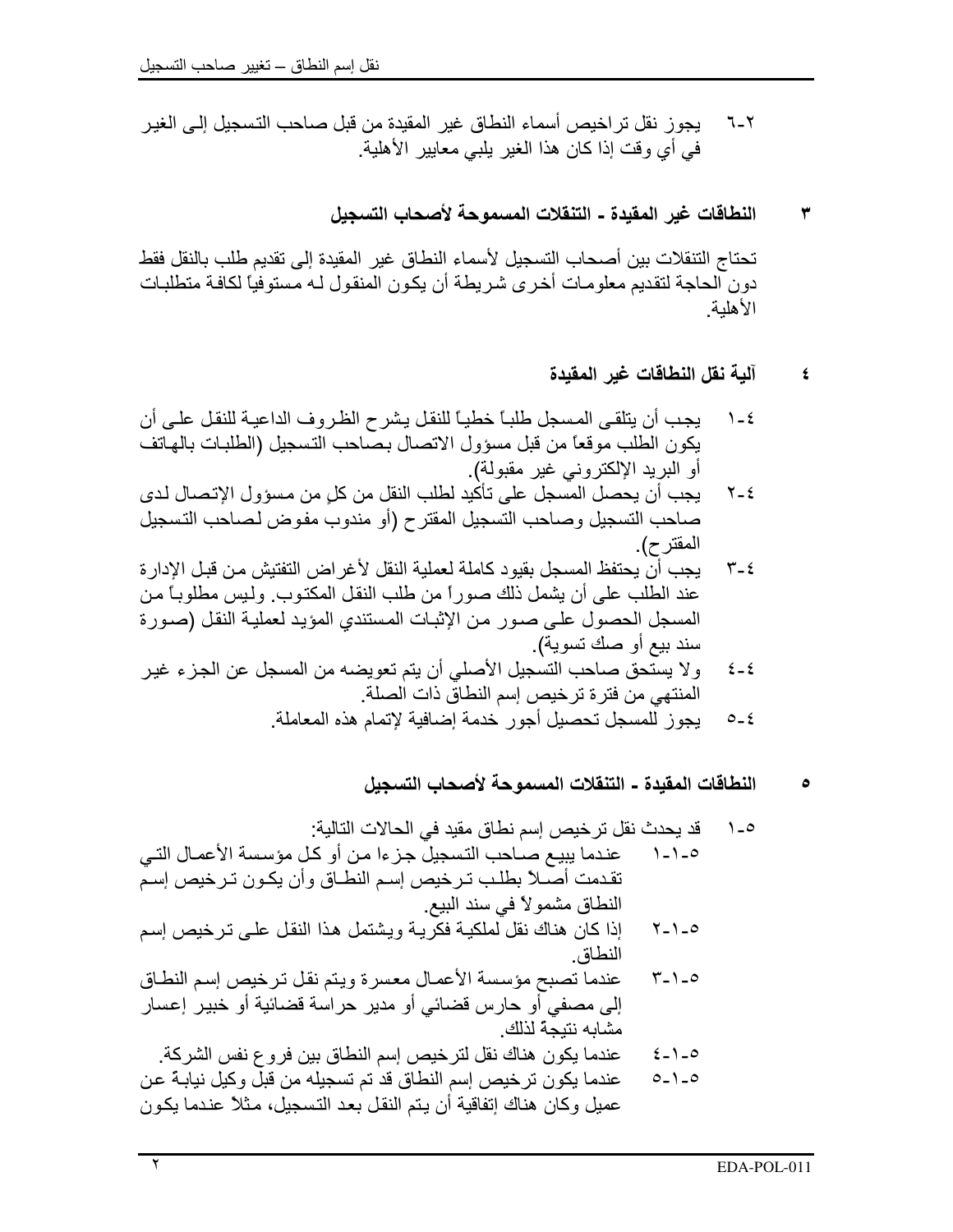الوكيل عبـارة عـن شـركة تـسويق أو محـامي أو مـزود خـدمات مهنيـة اخر . عندما يتم التنازل عن توكيل صاحب التسجيل إلى منشآة أخرى بسبب  $7 - 1 - 0$ 

- المرض أو الوفاة. عندما بصدر أمر من محكَّم أو هيئة إدارية أو محكمة أو هيئـة تشريعية  $V - 1 - 0$ مختصة إلى صـاحب التسجيل بـأن ينقل تـرخيص إسم النطـاق الخـاص ىە
- عندما يدخل صاحب التسجيل في إتفاقية لنقل ترخيص النطاق الخاص  $A - 1 - 0$ بـه إلــي صــاحب التـسجيل المقتـر ح الجديـد ضـمن تـسوية لنـزاع بـين الطرفين ويشمل صك التسوية نقلٌّ ترخيص إسم النطـاق (مثـالٌ ذلك عندما نتم تسوية خارج المحكمة لنزاع بسبب تعدِ على علامةً تجارية).
- مطلوب من المسجلين المعتمدين لدى الإدارة الدخول في إتفاقية صـاحب تسجيل  $Y - Q$ ملزمة وقابله للنفاذ مع إصحاب التسجيل التابعين لهم على أن تحتوي هذه الإتفاقية عدداً من الأحكام بما فيها حكم يقضي بأنه "يجب على صـاحب التسجيل ألا يسجل إسم نطــاق لأغـراض بيعــه لاحقـًا، سـواء بـشكل مباشـر أو غيـر مباشـر، مـن خـلال تسجيل إسم النطاق أو إستخدامه أو خلاف ذلك".
- ما لم يتقرر خلاف ذلك في هذه السياسة، يجب على أصحاب التسجيل تقديم طلب  $r_{-}$ بحذف كافة أسماء النطاق غير المر غوب فيها.
- يجب التثبت من طلبات نقل أصـحاب التسجيل بالمقارنـة مـع هذه السياسة مـن قبـل  $2 - 0$ المسجل، ويجب أن يحدث النقل فقط إذا كـان الطلب يلبـي هذه المنطلبـات . وإذا لـم يلبي الطلب هذه المتطلبات فسيتم رفض طلب النقل من قبل المسجل، وسينسحب ذلك أيضاً على الحالة التي يصبح فيها صاحب التسجيل غير مستوفٍ لأهلية حيازة تر خيص إسم النطـاق، و هنـا يجـب حـذف تـر خيص إسم النطـاق مـن قاعـدة بيانـات السحل
- في جميع الحالات سيكون نقل تراخيص أسماء النطاق المقيدة مسموحاً فقط في  $O_O$ حالة تلبية صاحب التسجيل المقترح الجديد لمتطلبات الأهلية، وأن يقدم الضمانات وفقاً لسياسة الإدار ة ذات الصلة

#### ألية نقل النطاقات المقيدة ٦

- يجب أن يتلقى المسجل طلباً خطياً للنقل يشرح الظروف الداعية للنقل على أن  $1 - 7$ يكون الطلب موقعـًا مـن قبـل مـسؤول الاتـصـال لـدي صــاحب التـسجيل (الطلبـات بالهاتف أو البريد الإلكتروني غير مقبولة).
- يجب على المسجل الحصول على إقرار موقع من صاحب التسجيل الجديد المقترح  $Y - 7$ أو ممثل مفوض عن صـاحب التسجيل المقترح علـى النمـوذج ووفق المحتويـات المنصوص عليهـا فـي البنـد ٨ مـن هـذه الـسياسة علـي أن يرفـق معـه المـستندات المناسبة المطلوبة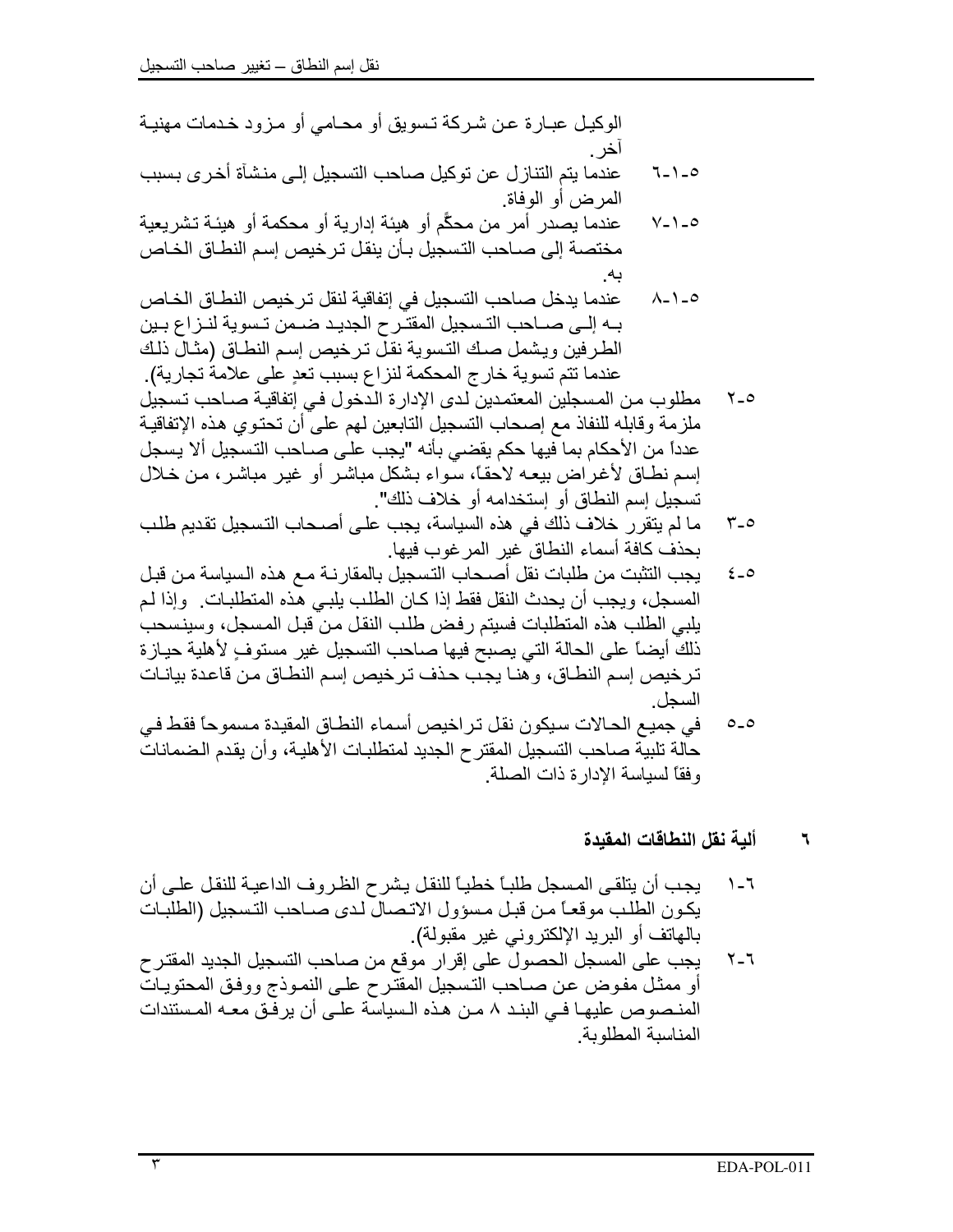- يجب أن يحصل المسجل على تأكيد لطلب النقل من كل من مسؤول الإتصال لدى  $\mathsf{r}\mathsf{-}\mathsf{r}$ صاحب التسجيل وصاحب التسجيل المقترح، أو مندوب مفوض لصاحب التسجيل المقترح.
- يجب أن يحتفظ المسجل بقيو د كاملة لعملية النقل لأغر اض التفتيش من قبل الإدار ة  $2 - 7$ عند الطلب على أن يشمل ذلك نسخاً من طلب النقل المكتوب والإقرار المصدق وتأكيد النقل. ۖ وليس مطلوبًا من المسجل الحصول على نسخ من الإثبات المستندي ۖ المؤيد لعملية النقل (صورة سند بيع أو صك تسوية).
- سيؤدى النقل إلى صدور ترخيص إسم نطاق جديد بنفس البنود والشروط ولفترة  $0 - 1$ تـرخيص إسم النطــاق التــى يختار هـا صــاحب التـسجيل الجديـد. وسـيتم تحـصيل الرسوم بالسعر العادي عن فترة ترخيص إسم النطاق التي يتم إختيار هـا فـي تـاريخ النقل. ولايستحق صـاحب التسجيل الأصلـى أن يتم تعويضـه من المسجل عن الجزء غير المستخدم لترخيص إسم النطاق.
	- يجوز للمسجل تحصبل أجور خدمة إضافية لإتمام هذه المعاملة. ٦ $-7$

### يجوز التحقيق من قبل الإدارة ٧

- تحتفظ الإدار ة بحقها بالتحقيق في أي نقل لصـاحب التسجيل.  $\lambda - \sqrt{ }$
- في حالة إنتهاك سياسة الإدارة يجوز إنهاء ترخيص إسم النطاق ويتم حذف إسم  $Y - Y$ النطاق من قاعدة بيانات السجل.
- عندما يعتقد شخص بأن إسم النطاق المقيد أو ترخيص إسم النطاق المقيد معروض  $Y - Y$ للبيع فيجب على ذلك الشخص الإتصال بالإدارة مباشرةً، وكما هو الحال في جميع الشكاوي ينبغي على الشخص الذي يتصل بـالإدارة أن يجمـع أكبـر قدر ممكن من المعلومات حول المسألة التي يبلغ عنها.
- إذا تم سحب إسم النطـاق المقيد أو ترخيصـه مـن عمليـة البيـع فـلا يـتم إتخـاذ إجـراء  $E-V$ آخر .
- في حالة إنتهاك سياسة الإدارة يجوز إنهاء ترخيص إسم النطاق ويتم حذف إسم  $O-V$ النطاق من قاعدة بيانـات السجل بحيث يصبح إسم النطـاق فـي ذلك الوقت متاحـاً لمقدم الطلب التالي الذي يلبي متطلبات الأهلية
	- النطاقات المقيدة ـــ إعلان الإستخدام لتنقلات أصحاب التسجيل  $\lambda$

يجب أن يظهر النص التالي في جميع طلبات نقل النطاقات المقيدة:

أنا حصاحب التسجيل المقترح الجديد أو ممثل مفوض عن صاحب التسجيل المقترح> أقدم الإقرار التالبي وفقاً لقوانين دولّة الإمار ات العربية المتحدة.